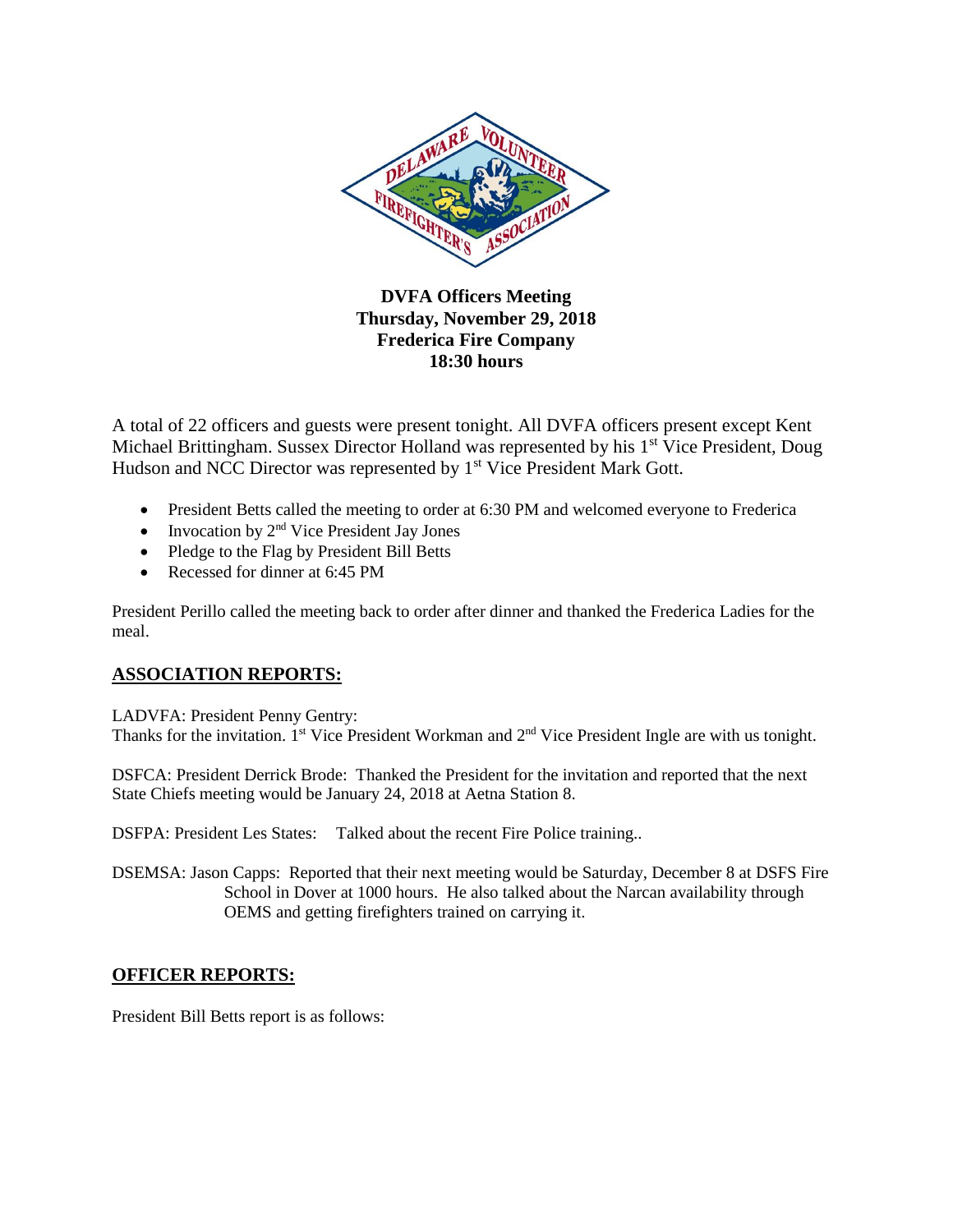Report of President Bill Betts: DVFA Officers Meeting, November 29, 2018

It has been a pleasure to work with the all of the new DVFA officers since the Conference ended on September 14<sup>th</sup>. The quarter started out with my first DEMSOC meeting on September 19<sup>th</sup> which was very interesting. In addition to attending a majority of the County Association Meetings, I also attended some special events as listed below:

On October 3<sup>rd</sup>, I made a Power Point presentation on the Delaware Fire Service to over 40 members of the senior public at the OLLIE program at the University of Delaware Campus in Wilmington. The presentation went over well, and most of the people in attendance had no idea about the Fire and EMS Service in the State. I have the presentation available for anyone who wants to use it. I need to add some slides on the cost of some of our member's PPE.

I attended the Conference 2018 Wrap-up meeting on October 15<sup>th</sup>, and there were a lot of ideas exchanged on what we could improve on for 2019.

I attended the dedication of the new Memorial on October 20<sup>th</sup>, and Dan Burris did a wonderful job on the construction, and Warren Jones did a great job with the program. Fortunately, the rain stopped before the program.

We had a pre-conference meeting on October 29<sup>th</sup>, and we are looking into some of the artwork for the logos for 2019.

Several members of the DVFA and Commissioner Roberts went on a trip to the Global Operations Network Center for AT & T on October 30<sup>th</sup>. It was quite a facility and had two programs on cyber security on their end, and their disaster response capabilities.

I attended VCOS on November 7-11<sup>th</sup>, and heard some great speakers that we might be able to get for the DVFA Conference sessions.

I met with the Revolving Loan Committee on November 15<sup>th</sup> and distributed out over \$800,00 in loans.

We had a meeting with Verizon at the DVFA office on November 19th, and they discussed their new programs to counteract First Net from AT & T.

The three table officers and Executive Officer met with the Governor yesterday morning in his Wilmington office and presented our list of legislative priorities. The Governor seemed more receptive to us this year and took time to question our proposals. We asked that the \$75,000 be put in the bond bill again for matching Fire Prevention monies, increase the revolving loan fund by another million dollars to a total of 4 million dollars, cancer presumption legislation, increasing our State income tax reduction, increasing our Medicaid billing from \$64 to \$100 to match the surrounding 4 states, establish and executive or legislative committee to assist our Recruiting and Retention efforts, revisit rescue billing with the Insurance Commissioner, and to visit an increase to the percentage on the Insurance tax formula.

Please contact me if I can be of any assistance to any of you.

**Bill Betts, President** 

 $1<sup>st</sup>$  Vice President Jay Jones report is as follows: Jay apologizes for missing the upcoming Executive Meeting since he will be on a cruise. His report is as follows:

For the 1st quarter of 2019, I have traveled 3,122 miles, on 33 events, spending 164 hours serving and representing the DVFA.

First, I'd like to thank everyone who has helped make this past conference successful. It truly does not just take one person, but an entire village to pull that off. Since the conference, we have completed the President's Leadership Handbook and it is now available online. We have also worked on updating the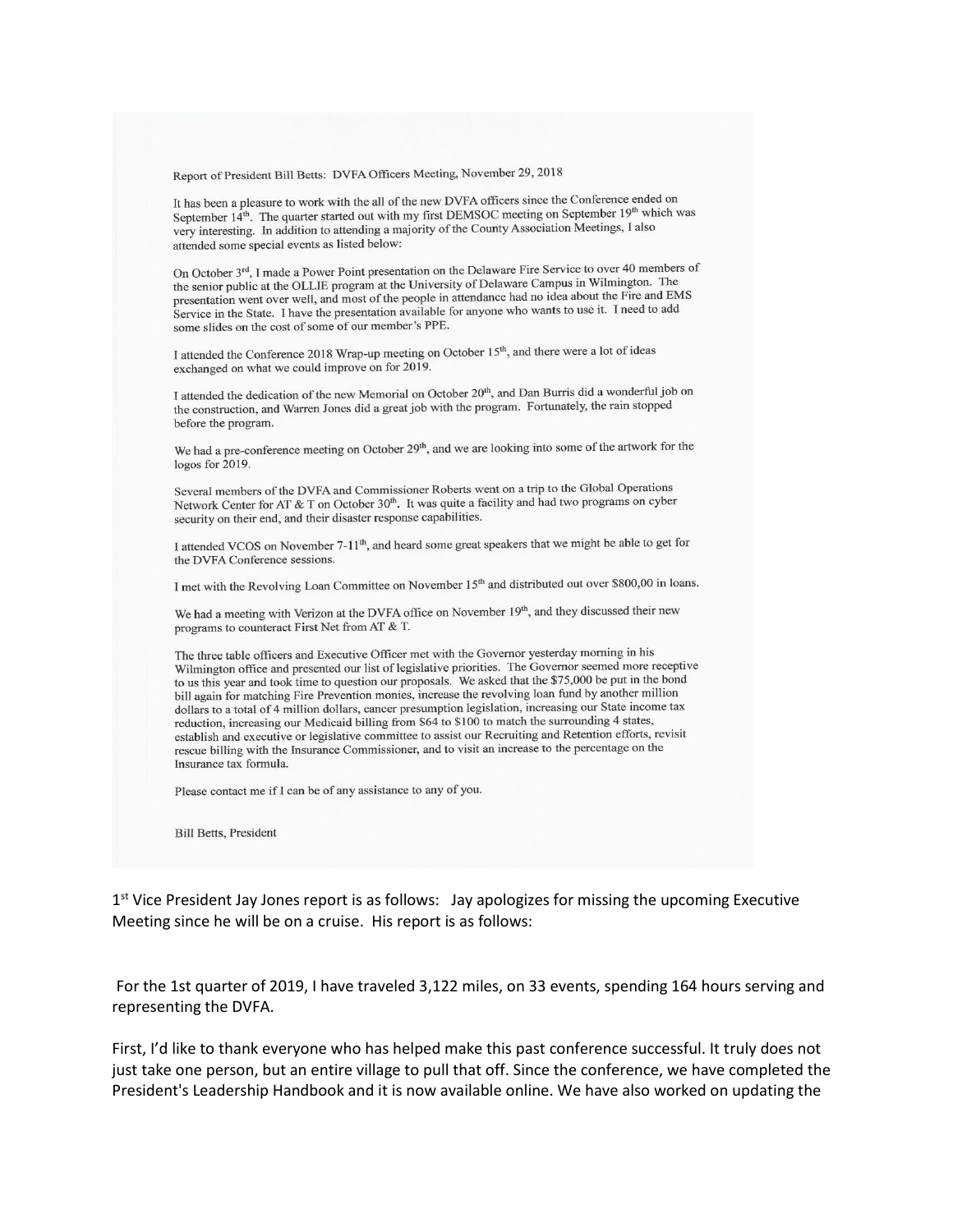DVFA Officers Guidelines. Both are living documents and are a continuous work in progress that we should continue to update. The handbooks should be a helpful resource to provide support to our fire service leaders today and in the future.

Since this past election, we have several new legislators, which we are currently meeting with to educate them on the Delaware Fire Service and to show them their role that they play within the system. The new DVFA informational video that was produced has now been released and can be found on YouTube and the home page http://dvfassn.com. We have received wonderful feedback from the video, from not only within the fire service but from the public and legislators which was a goal of ours. We have presented our legislative agenda to all legislators and have met with the governor and everyone seems very receptive to our items this year.

I attended several conferences this quarter. The Pennsylvania State Conference and Volunteer and Combination Officer Section of the International Fire Chiefs Association (VCOS). VCOS, although it was not as good as prior years, this conference is still the best with the most seminars that benefit us as volunteer and combination departments. Covering wide ranges of material such as leadership, combating negativity, updated reports on PTSD and cancer within the fire service, recruitment and retention, knowing when and how to pass the torch, and so on. The Delaware group has expressed our concerns with their leadership on future seminars. We told them our opinions on what would benefit us here in Delaware. For example, more information for the transition from volunteer to combination services. Covering the do's and the don'ts of the combination service. This way we could possibly avoid some of the heartaches and hardships of that processes.

I would like to go back to the DVFA video and give an update. This was a brand-new idea that looked to be successful, we were not able to afford any television coverage. We are still looking into the possibility of having it on the New Castle County TV Channel. So far, we have been statewide on the radio and online streaming, guiding people to the video on our website and YouTube. It has been viewed more than 2,000 times in the first three weeks. We have also used social media in this process as well. This seems to be a stepping stone. From some of the feedback of our members and even some government officials that we should continue these educational videos and dig a little deeper. Enlightening the public of our manpower issues and how our service has turned into a combination service throughout different areas of the state. We have utilized all the funding that was set aside for this project last year. If the membership so desires I would like to see a yearly budget be put together for media out reach. We have had these types of budgets before when we had Public Relations (Public Information Officer) Position with the DVFA. I'm not saying that I feel we need to hire someone but we need to set a budget for such outreach programs in the community whether it is informational or used for recruitment, not only do we need to sell ourselves more to the public but we also need to educate the public on what and how we do things in the State of Delaware. That's something we need to address and be better prepared for in the coming budget years.

Also, CFSI Fundraiser dinner in Washington, DC is approaching. This is a crucial event that many of our companies within the State of Delaware have benefited from. We always have a good showing at this event because Delaware is geographically close to DC. Throughout the years our attendance has been declining. We really need to address this attendance issue as a state. We have a standing motion on the floor for all events that the 3 officers shall attend. In our budget which was passed at our conference in September, it has the funds already in the approved budget for 5 tickets. I'm asking that this association make the exception on this one event that we have 5 attendees due to the importance of this fundraiser since the funds have already budgeted for the 5 tickets. I feel we should send 5 officers to this event,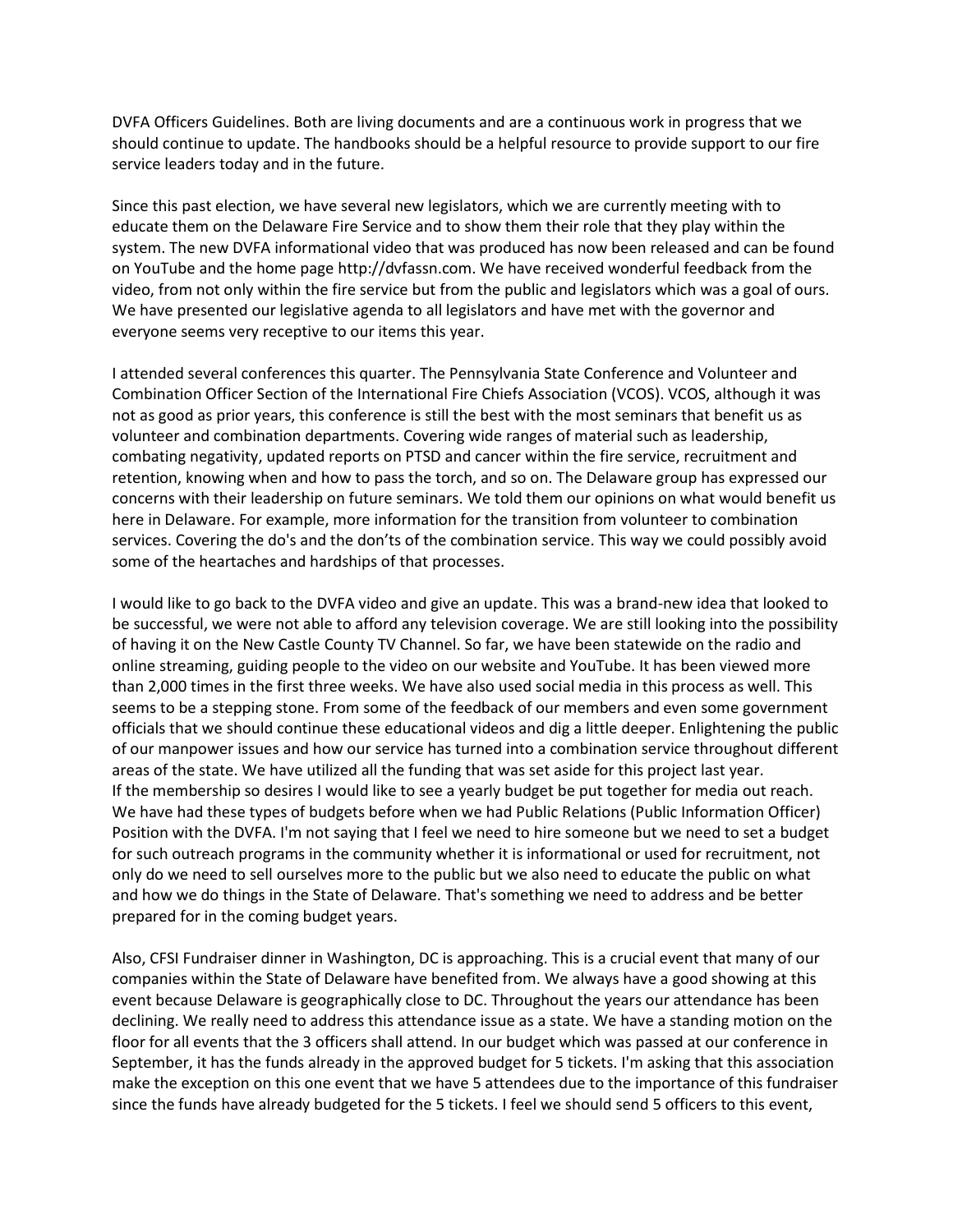rather than the 3 which is already approved. The funds are already in the budget that our membership approved at conference after discussion.

Lastly, one of my goals this year is to visit all fire companies that would allow us to come and whether it is before your Board of Directors or the entire membership. This is not just to explain what the DVFA is or does, but to simply listen to the boots on the ground who may issues for us. (For example: tell us your concerns, share with us the way you feel, etc.) We can address and resolve some of our issues in the state. We must face our shortcomings and find a path forward. Let us know what you and your local department needs are. I understand this will be like standing in front of a firing squad, but this is something our leadership needs to do to strengthen the DVFA and gain the confidence and support of its members.

I look forward with anticipation to this legislate year ahead of us. Thank you for allowing me to serve as your 1st vice president. I will continue to do my best with the hopes of making you proud and strengthening our service. Respectfully submitted, Jay Jones

2<sup>nd</sup> Vice President Dan Carrier: Reported his written report will be sent in to the Secretary and how he I just learning the ropes.

Secretary Elmer Steele: He apologized for being late do to a previous engagement. He is working with Dover Downs to try to get some prices down. Happy Holidays!

**Treasurer Terry Whitham:** All the invoices have been paid. Kudo's to Jay and all involved with the video. Congratulations to Dan Burris and the financial committee on changing our insurance and saving us money. We have opened an account with Fulton Bank and are moving our conference account money from Citizens Bank to Fulton Bank. Ray Stevens will be the Treasurer of the conference. Would like to switch our credit cards from Elan to M & T Bank. Spoke about the payment voucher system he has instituted. We are setting up a meeting with Crawford Associates who handles our investment account. I'll have my reports submitted to Warren by tomorrow. He explained how his financial report will be different showing profit vs loss and budget vs actual expenses. I am leaving Sunday for Disney World and will be attending the Executive Meeting.

Motion by Vice President Dan Carrier, Second by Ron O'Neal to allow the treasurer to switch credit cards to M & T Bank. Motion passed.

**Assistant Treasurer Ray Stevens:** This is going to be a Trial and Error year. I'm trying to share the work with Terry. I'm looking forward to working with Elmer, Joe Zeroles and everyone on the conference committee. We need to work on the conference budget. He talked about the special project he did this past year working with the county associations gathering their debt and cash on hand report.

**Fire Prevention Commission Chairman Dave Roberts**: Reviewed the Budget Hearing. The JFC Hearing is scheduled for February 11 at 11:00 am. He spoke about the Narcan program and some of the companies who wish to carry it on other fire department vehicles. He also talked about the end of the year report for gathering the new officer's information for the commission.